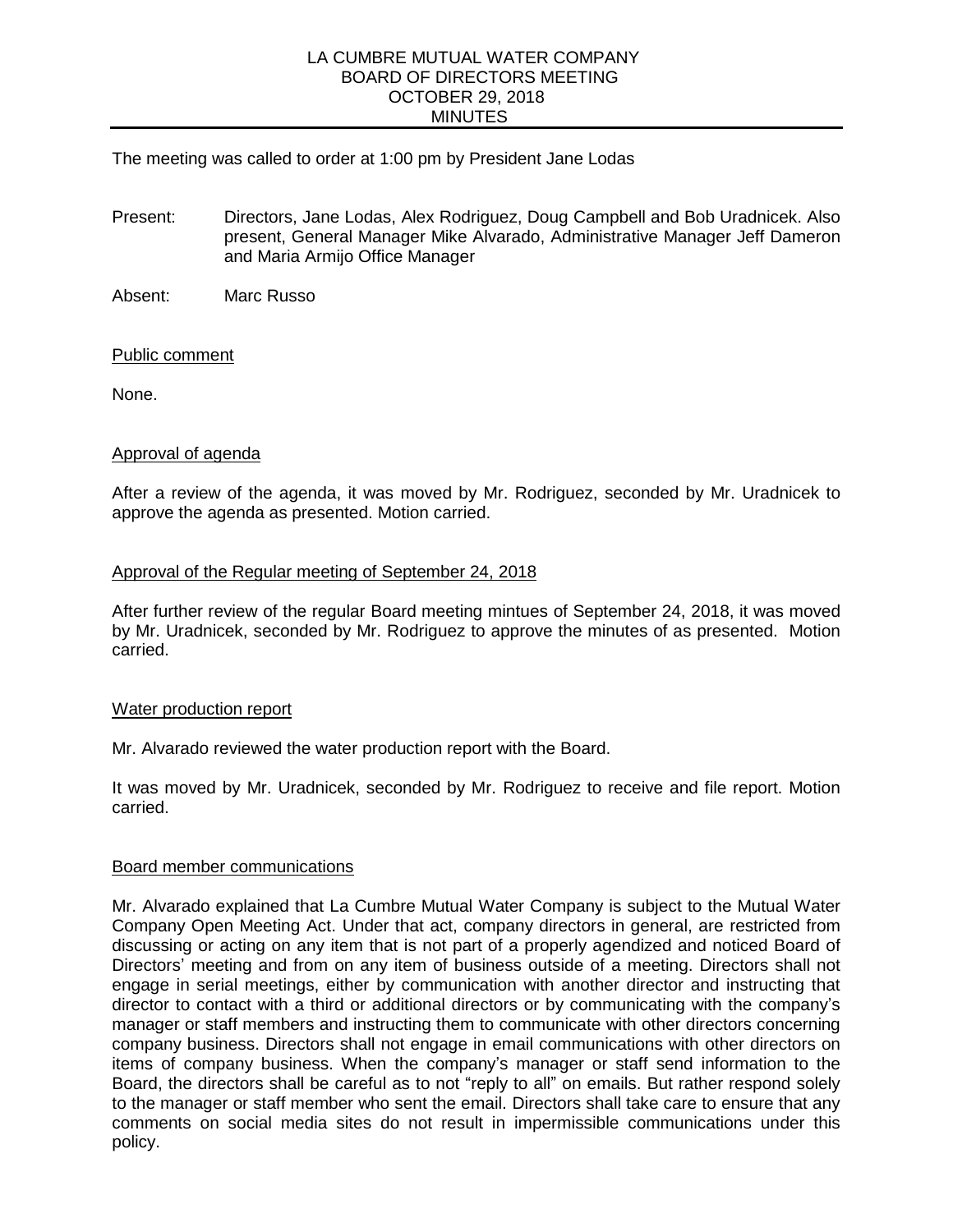After further review, it was moved by Mr. Campbell, seconded by Mr. Rodriguez to adopt the Policy Regarding Director Communications. Motion carried.

# LAFCO update

Mr. Alvarado reported to the Board, he attended the LAFCO meeting for the sewer line tie in with Goleta Sanitary district. The application was approved. There is a thirty-day rescind period. There will also be a ninety-day waiting period for LAFCO to file application. In the meantime, a permit was issued to begin the design of the 1000 ft. sewer line pipe.

## Sewer main engineering proposal approval

Mr. Alvarado presented to the Board the proposal from Mac Design for the civil engineering services to prepare the sewer main extension plan (approximately 1,000 feet) on Via Tranquila. Cost for the civil engineering cost is approximately \$17K.

After further discussion, it was moved by Mr. Rodriguez, seconded by Mr. Uradnicek to approve the proposal from Mac Design. Motion carried.

## Cresta water main project

Mr. Alvarado informed the Board there is approximately sixty feet of old 6" steel pipe that needs to be replaced near the Cuervo Booster station. Two bids were received for the project. Mr. Alvarado will be moving forward with LASH Construction's bid of \$16K.

#### Well #10A update

Mr. Alvarado informed the Board a second cleaning of Well #10A was done. Once the new liner is installed, there will not be a chance to clean the screens and perforations. Pacific Well Drilling did a video of the well where it showed a good cleaning job of the screening the second time around. The liner for the well is being designed. Once the liner is installed in the well, it will be back filled with gravel in order to help reduce sanding. A pump test will be done to determine the horse power and size of the pump as well as the potential rate of water production. Based on initial test, Mr. Alvarado believes Well #10A has the capability to produce approximately 400 gal/min and possibly more. Cost of liner and preliminary work is approximately \$136K.

#### Backup generator site improvements

In order to help screen the new backup generator at the Via Tranquila pump station, the outer fence will be replaced with an eight-foot fence. An ivy plant will be planted on the outer fence. Artificial ivy will be placed on the inner fence (surrounding the reservoir). Fruitless olive trees will be planted in front of the inner fence which will be maintained to a height of approximately six to eight feet tall.

## Scheduled facility tour

Mr. Alvarado invited the Board to take a tour of the water company facilities to those who have not had a tour and/or have not been on one for some time. The tour will take place on November  $5<sup>th</sup>$  at 11:00 am.

There being no further business, the meeting was adjourned at 3:45 pm.